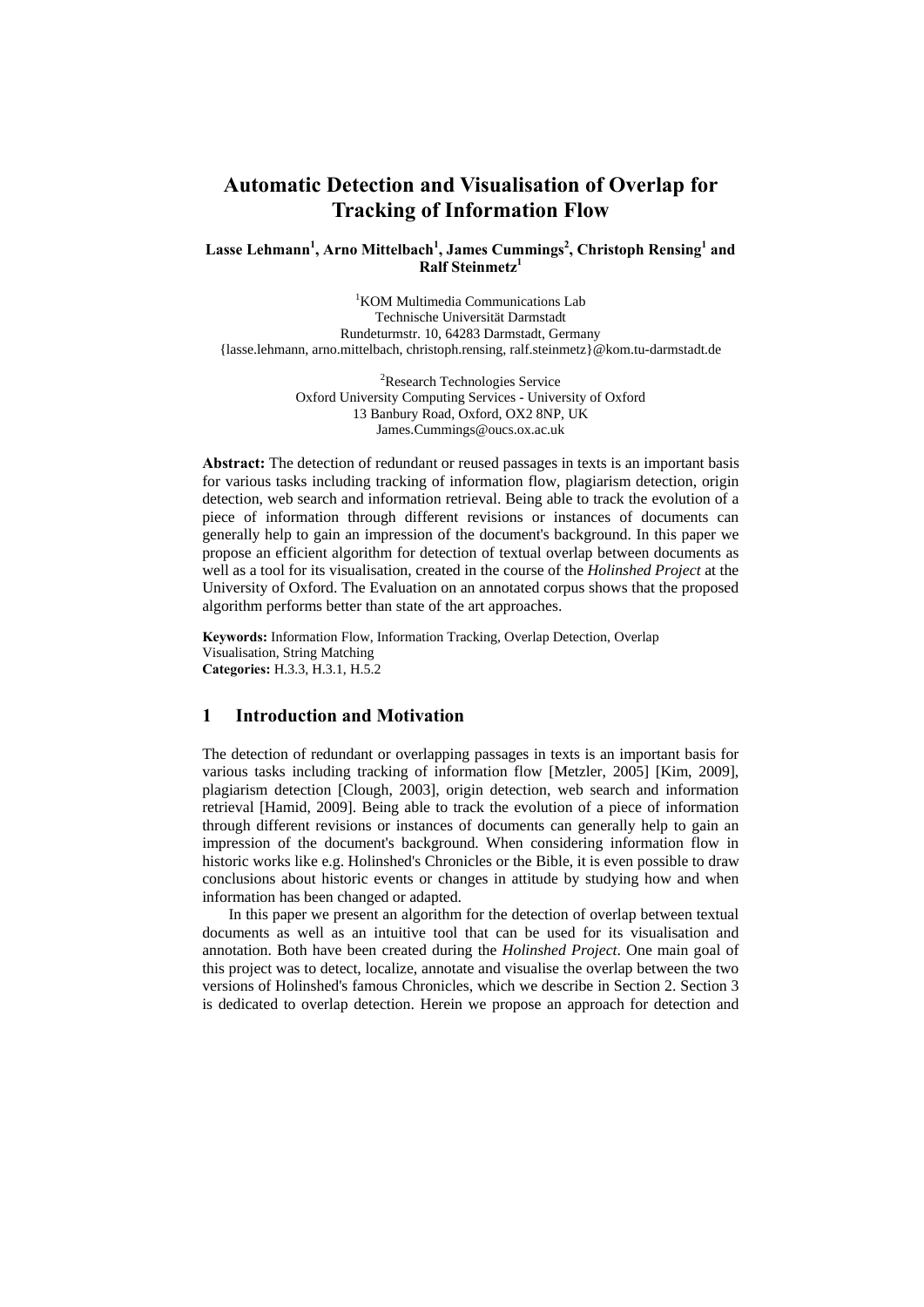localization of textual overlap and compare it to existing state of the art techniques using a corpus created in the course of the *Holinshed Project*. In Section 4 we describe the TEI Comparator, a tool that can be used for the visualisation and annotation of overlapping text, while Section 5 concludes the paper and gives an outlook on possible future work.

# **2 The Holinshed Project**

The *Holinshed Project* at the University of Oxford has created an online parallel text edition of Holinshed's Chronicles of England, Scotland, and Ireland. This sixteenthcentury work was at once the crowning achievement of Tudor historiography and the most important single source for many contemporary playwrights and poets, above all Shakespeare, Spenser, Daniel, and Drayton. Although the work is popularly known as Holinshed's Chronicles, it was necessarily a collaborative endeavour, the authors and revisers contained a range of individuals.

The work was first printed in 1577 and then a much revised and expanded second edition was printed in 1587. The difference between these two editions is significant and the revisions help us understand the changing attitudes of the day. Although the significance of the importance of Holinshed's Chronicles in helping us to understand Elizabethan literature, politics, and history is undisputed, there has not been a complete scholarly edition of them or an in-depth systematic analysis. The aim of the *Holinshed Project* is to stimulate new interest in the Chronicles, through first publishing a secondary handbook on the making, transmission, reception, appropriation, and literary and historical significance of the Chronicles as well as eventually creating a complete original-spelling annotated edition [Holinshed, 2010].

In order to undertake any systematic investigation of the two editions of Holinshed's Chronicles there are many stumbling blocks. One of the most important is simply being able to trace the changes from one edition to the other. In the absence of an existing critical edition detailing the movement, reorganisation, fragmenting, amalgamation, excising and rephrasing of all aspects of the text it was decided that it would be helpful to have a very basic set of electronic texts to commence with in order to start work on the secondary handbook. These texts would then have to be linked or aligned in some manner to allow jumping from any paragraph-level object to the corresponding one(s) in the other edition often moved quite a distance from its original location. By doing this, authors of articles for the secondary volume about Holinshed's Chronicles could compare what had happened to certain portions of the document from one edition to the other concerning the particular topic they were writing about and thus draw conclusions about changes in attitude of the authors or the political landscape of that time.

Literature published about the Holinshed Project and Holinshed's Chronicles are available at http://www.cems.ox.ac.uk/holinshed/bibliography.shtml. The texts themselves have been released publicly and are available at: http://www.english.ox.ac.uk/holinshed/ and free for academic re-use. Also available is an HTML version that has been created on the basis of above mentioned analysis, which allows for navigation between matching portions of the two editions.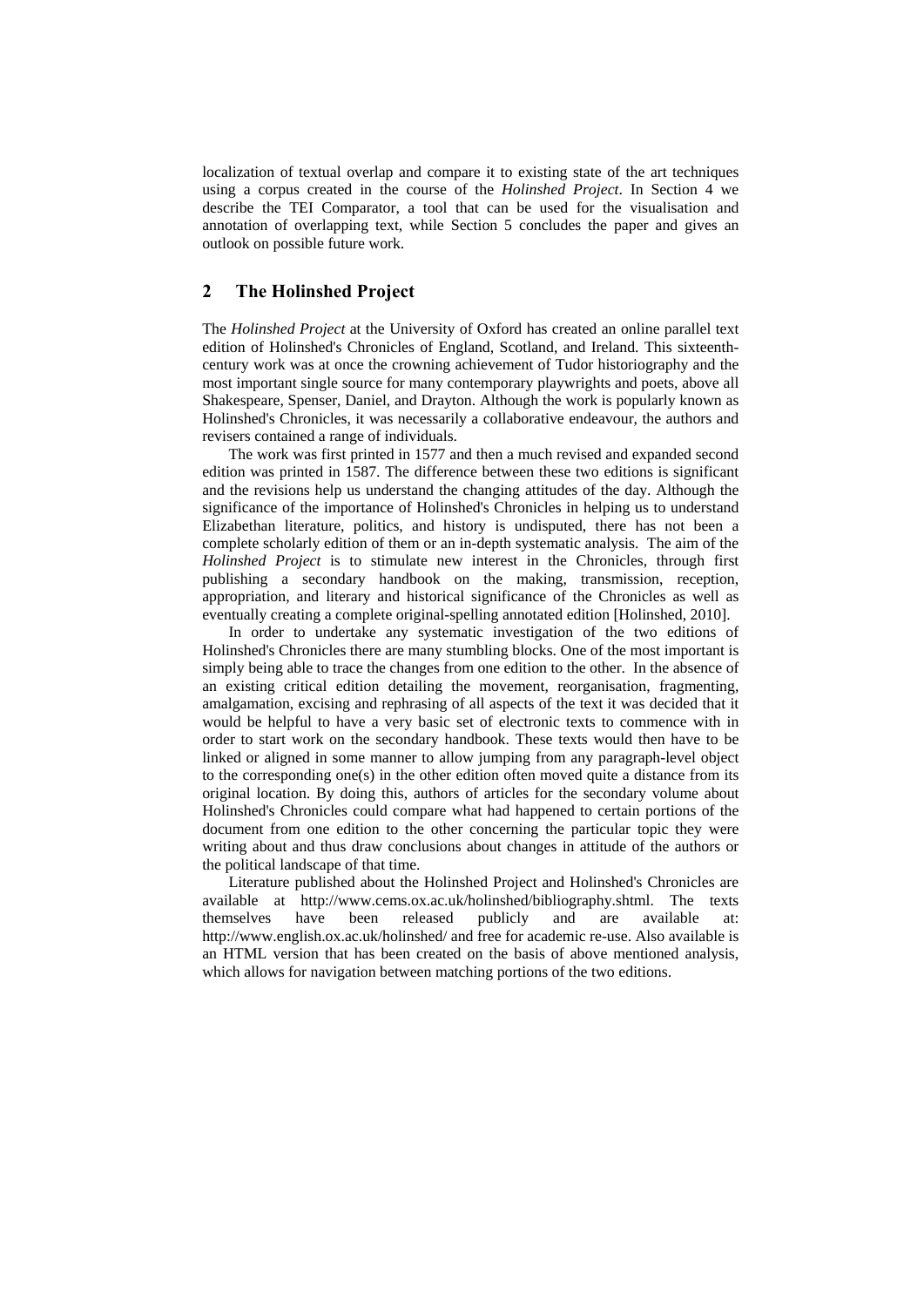### **3 Overlap Detection**

One of the first goals of the *Holinshed Project* was to create a parallel text edition that was to form the basis for an in-depth analysis of the two editions of Holinshed's Chronicles. This meant that overlapping text sequences between the 1577 and 1587 version had to be identified and localised. As the two editions each consist of almost 20,000 paragraphs (roughly 2.5 million words in the 1577 edition and almost 4 million words in the 1587 edition) it was decided to start with an automatically created initial comparison that could then be refined by domain experts. There are several existing approaches that can be used for the detection of textual overlap in the given scenario. Section 3.2 describes these state of the art algorithms. The algorithm we have designed for this task is described in section 3.3 while Section 3.4 covers the evaluation we did on the corpus created in the course of the *Holinshed Project*.

#### **3.1 Definitions and Preprocessing**

Before the overlapping sequences in two texts can be determined, the texts usually need to be preprocessed. Typical preprocessing steps include cleaning (removal of special characters and/or punctuation), case-folding, stemming and stopword filtering. In case of the Chronicles difficulties were for example a difference in spelling between the two editions (and sometimes even within one edition) or the substitution of similar looking letters for one another (e.g. 'v' instead of 'u' or a '~' instead of 'n'). We found that a drastic cleaning step worked best, where for example all vowels were removed and special characters were replaced by their canonical counterpart (exchanged all '~' with 'n').

Usually a text is then divided into *tokens*. When the input strings represent natural language texts, a token is typically a word, as for DNA sequences usually character based tokenization is used as each character in a DNA string represents a special nucleotide.

An *n-gram*, also called *shingle*, is a sequence of *n* consecutive tokens extracted from the text. Transforming the title - *The description and Chronicles of England* - of one of the books within the Chronicles into 3-grams would hence result in [The description and], [description and Chronicles], [and Chronicles of], [Chronicles of England]. A *match* between two strings A and B is a string which is substring of both A and B.

A commonly used symmetric measure of similarity is the Jaccard measure [Jaccard, 1901] which is defined as the intersection of A and B divided by the union of A and B:

$$
J(A,B) = \frac{|A \cap B|}{|A \cup B|}
$$

The problem herewith is that differences in length between the two strings A and B are not reflected in the measure. If, for example, a short string A is entirely included in some longer string B then the Jaccard measure will indicate that the two strings are not very similar.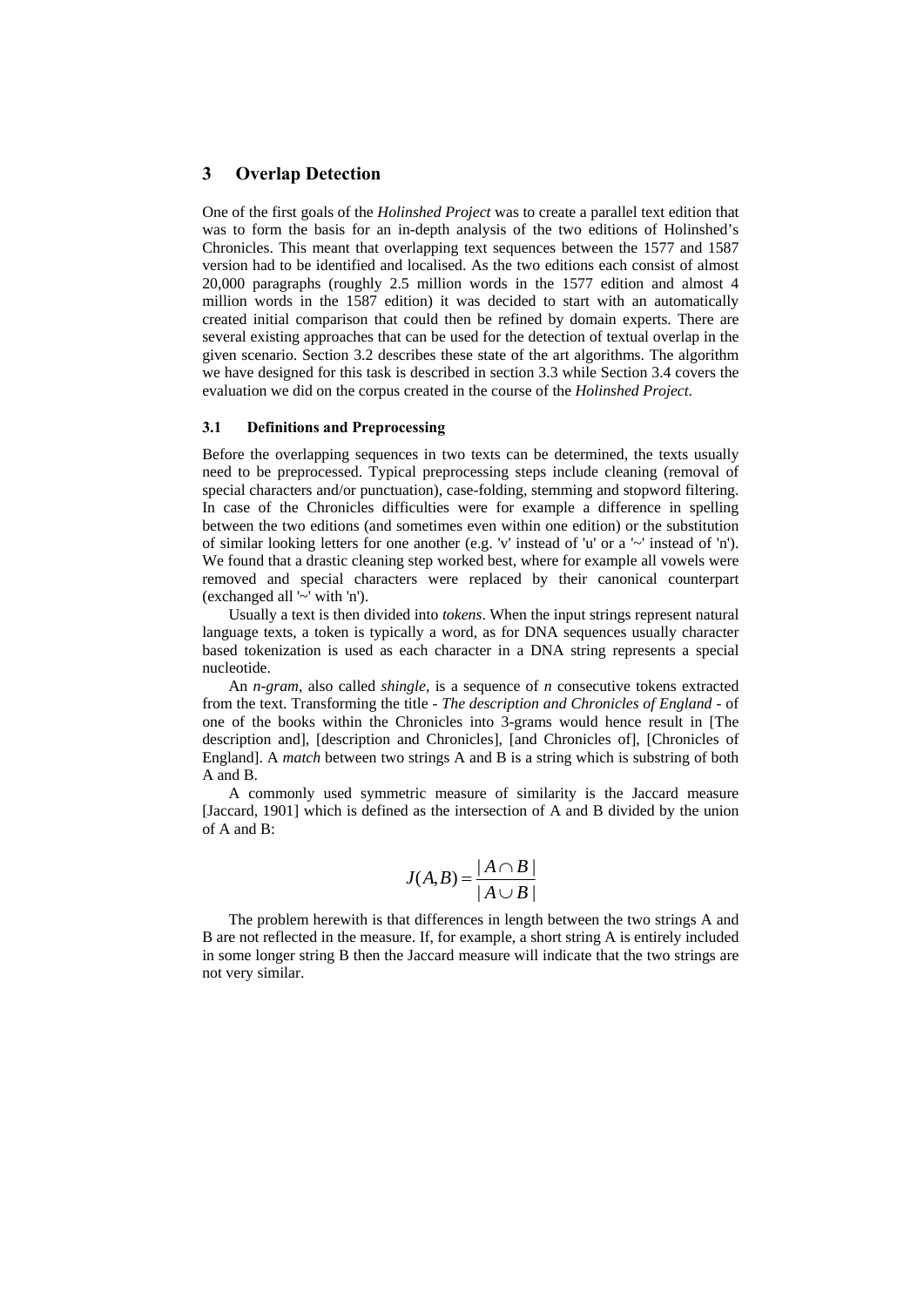Another approach to determine if two strings overlap is to calculate their containment [Broder, 1997]. Since containment is an asymmetric measure it can be calculated in two ways, depending on the length of which string is used as divisor, thus reflecting differences in length of the two input strings: The containment of string A in string B is calculated by dividing the intersection of A and B by the length of string A and vice versa:

$$
C(A,B) = \frac{|A \cap B|}{|A|}
$$

#### **3.2 Related Approaches**

**N-gram-overlap** [Lyon, 2001] is a basic approach for detecting overlapping passages in strings. In a first step overlapping n-grams (shingles) are extracted from the strings by sliding a window of size 'n' over both strings. The shingles are stored (e.g. in lists) and the sets of n-grams of both texts compared. To determine the containment of two strings the number of matching shingles, i.e. the intersection of the two shingle sets is divided by the number of shingles in string A or B respectively. N-gram-overlap does not take into account the order of shingles in both strings. To do so, an offset has to be stored in addition to each shingle. N-gram-overlap runs in linear time.

**Greedy String Tiling** (GST) proposed by Wise [1993] is a heuristic that approximates the maximal tiling of two strings. A *tile* is an association of a substring of string A with an equal substring of string B. Each token of a string can only be present in one tile. A *tiling* with minimal tile length *m* between strings A and B is a list of unique tiles where the length of each tile is *m* or greater. The GST algorithm searches for matches of maximal length, marks them as tiles and then continues the search ignoring the marked tiles until no more matches with the given minimal length can be found. The heuristic prefers tiles of maximal length over an optimal tiling of two strings, e.g. a tiling with one tile of length six is preferred over a tiling with two tiles of length three and four. If, for example, the minimal tile length is 3 and a tiling was to be generated for "ACCAAT" and "ACCACAAT" then GST would choose a single tile "ACCA" rather than the two smaller tiles "ACC" and "AAT". Containment can now be calculated by dividing the overall length of all tiles in the tiling by the length of strings A or B respectively. The GST heuristic has a worst case complexity of  $O(n^3)$  [Loose, 2008].

A classical problem in computer science is the identification of the **longest common subsequence (LCS)** [Maier, 1978] of two (or more) strings. A longest common subsequence is the longest sequence of common tokens of two input strings where the order of tokens has to be preserved but non matching tokens may be skipped. Usually tokens on character basis are used to determine the LCS. The LCS of two strings "ACCAAGCT" and "TACCCGCAT" thus is "ACCGCT". When the longest common subsequence is known, its length can be divided by the length of either of the strings to calculate containment measures. This approach suffers from the fact that it is extremely prone to changes in the order of the strings to compare. When the position of one sentence changes, the resulting subsequence can be significantly different. Thus we do not expect the approach to perform well in the given use case.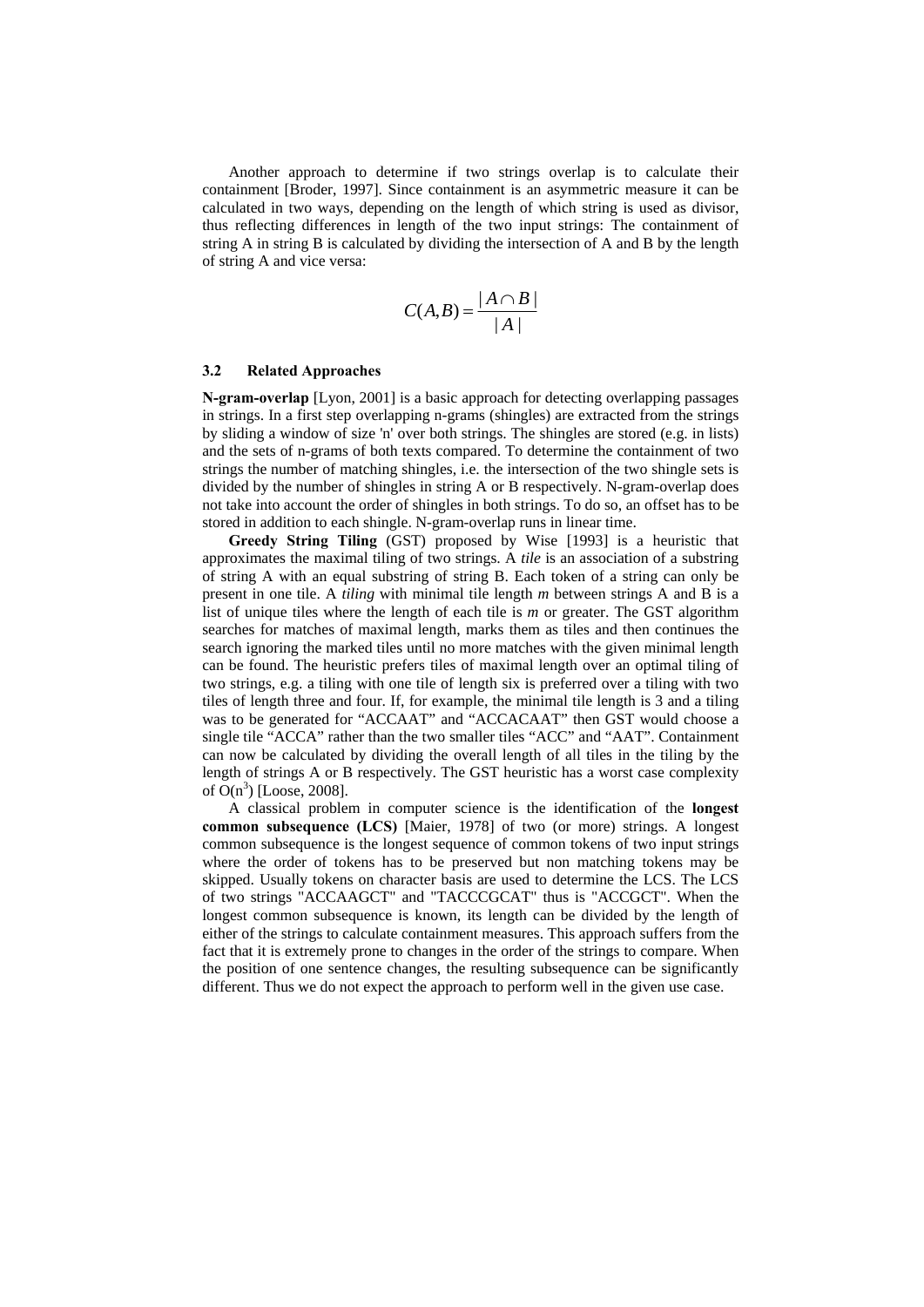#### **3.3 ShingleCloud Approach**

ShingleCloud is an extended and adapted version of the n-gram-overlap approach. It is designed for efficient detection and localisation of overlapping sequences between two strings. The intended use case of the algorithm is a needle-haystack search, where it has to be determined whether, where, and to which extend a comparatively short string A (the needle) is present within a longer string B (the haystack). However it works equally well if needle and haystack have approximately the same length.

After preprocessing the input strings, shingles are extracted from both strings and stored in lists. For performance considerations the shingles extracted from the needle should be stored in a data structure optimized for fast lookups (e.g. a hash table). The shingle size (*n*) is thus the first of three relevant parameters used by the algorithm. In the next step the so called ShingleCloud, in its simplest form a sequence of bits, is created. This is done by traversing the shingles of the haystack in the order they appear and adding one bit to the ShingleCloud for each traversed shingle. A one is appended, if the n-gram is also present within the needle, i.e. is contained in the corresponding list, and a zero is appended otherwise.

Based on the resulting ShingleCloud, it can be determined manually or automatically whether and where parts of the needle are present within the haystack. A simple ShingleCloud could be, for instance:

#### 00000000000001110000000011110000000000

In this example the needle has been split up into two parts. If we assume that 3 grams were used (i.e. the shingle size is 3) then we could, for example, conclude that the first part of the needle can be found at position 15 (13 consecutive zeros represent 15 tokens if  $n=3$ ). If we knew more about the needle, such as for example its length, we could further conclude whether it is completely enclosed in the haystack or whether it was shortened.

There are two parameters needed for the automatic evaluation of a ShingleCloud: The *minimal number of consecutive ones (mno)* needed for a sequence of ones in the ShingleCloud to count as a match and the *maximal number of zeroes (mnz)* that may exist within a match without it being interrupted. The second parameter only has an effect when a match has been detected in the first place. Usually the value of this parameter is greater than the shingle size, as a difference in one token would result in *n* non-matching shingles (where *n* is the shingle size). Hence if  $mnz=n+1$ ShingleCloud would allow for two consecutive unmatched tokens without splitting up a match.

A decision regarding the detection of overlap can be found in different ways: Either by judging if a sufficiently large part of the needle is present in the haystack, i.e. if a consecutive sequence of ones of the given minimal length exists in the ShingleCloud, by means of a containment measure or by a combination of both. When the containment exceeds a given threshold the needle is assumed to be present within the haystack. This containment measure is calculated by dividing the weighted overall number of ones in the ShingleCloud by the length of needle and haystack respectively. The weighted length of ones in the ShingleCloud is calculated as follows: If a one is preceded by a zero, the shingle size is added to the weighted length, otherwise 1 is added. Thus it is not the number of matching shingles that is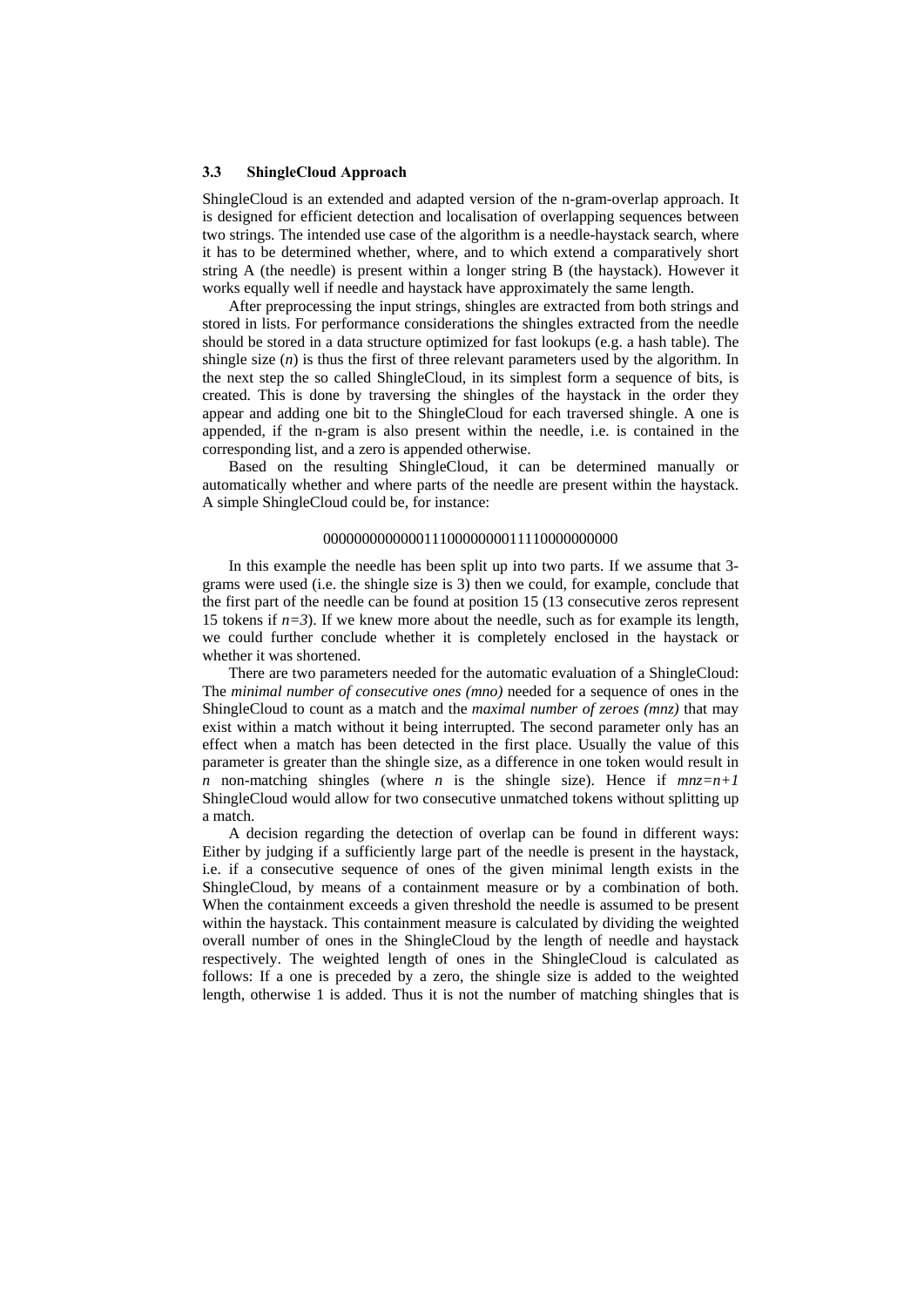used for the calculation of the containment but the number of matching tokens which can be significantly different, depending on the parameters chosen and the distribution of matches within the ShingleCloud.

The ShingleCloud concept is very flexible. In the course of the project we have extended the simple ShingleCloud as described above to include marker shingles that allow for fast lookup of the paragraph in which a match occurred. Furthermore, they allow matches inside one paragraph to be grouped together which can be used to compute containment scores not on the basis of the entire haystack but on a per paragraph level. We also experimented with wildcard shingles that match anything if encountered in a match (a sequence of "ones"). As several words or characters were illegible in the original manuscript we had hoped to improve the initial matching created by ShingleCloud. However, at least for the Chronicles the differences were not significant.

For a thorough documentation and download of ShingleCloud see [Mittelbach, 2010].

#### **3.4 Evaluation**

During the course of the *Holinshed Project* all the ~20,000 paragraphs (approximately 2.5 million words in the 1577 edition and almost 4 million words in the 1587 edition) of the 1577 and 1587 versions of Holinshed's Chronicles have been inspected manually. An initial matching was created using the ShingleCloud algorithm as described above which was then inspected and refined by a domain expert. Each paragraph in the 1577 version has been annotated regarding whether this paragraph still exists in the 1587 version and in which paragraph(s) of the 1587 version its content can be found. Thus an annotation set has been created that can serve as gold standard for the evaluation of approaches for automatic detection of overlapping textual paragraphs.

We have split the corpus into several parts using two of them for the evaluation presented here. This had to be done due to the poor runtime performance of GST, which has a worst case complexity of  $O(n^3)$ , while ShingleCloud and n-gram-overlap run in linear time. Holinshed's Chronicles are internally split up into several books. Part one of the evaluation corpus consists of the first four books plus the preface while part two consists of book five. The following table gives an overview of the two parts.

|                                 | Part 1            | Part 2        |
|---------------------------------|-------------------|---------------|
| <b>Books</b>                    | Preface, Book 1-4 | Book 5        |
| Paragraphs in 1577 version      | 3135              | 4476          |
| Words in 1577 version           | 454,662           | 554,311       |
| Paragraphs in 1587 version      | 2685              | 4377          |
| Words in 1587 version           | 489,881           | 1,001,724     |
| Number of matches in annotation | 3384              | 4720          |
| Theoretically possible Matches  | $8.4*10^{6}$      | $19.6 * 10^6$ |

*Table 1: Characteristics of subsets used for evaluation*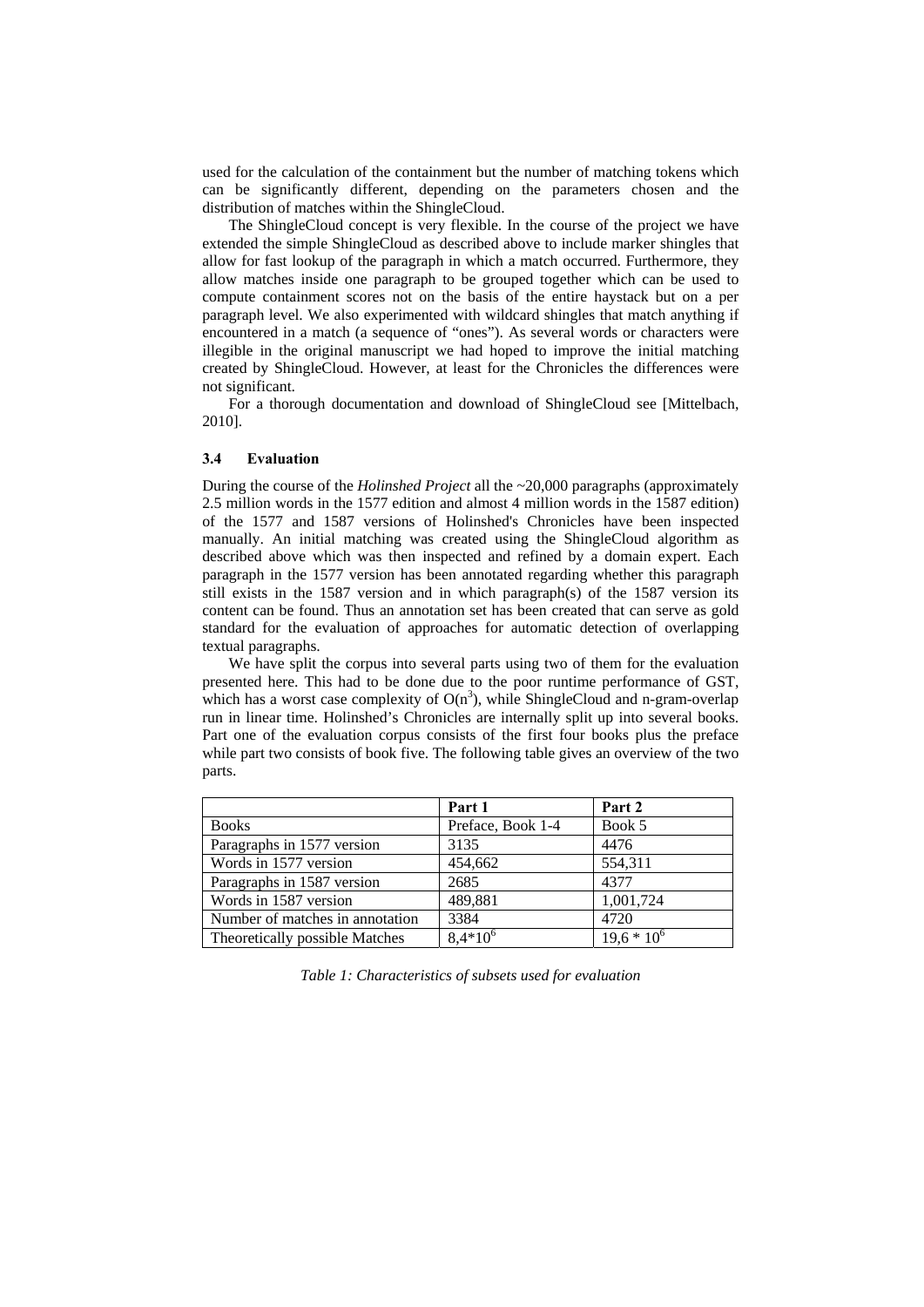Since it is possible that a paragraph of the 1577 version has been split up and distributed over several paragraphs in the 1587 version there are possibly more matches in the annotation set than paragraphs in the source version. Due to the high number of possible combinations the number of possibly matching paragraphs has to be narrowed down. Thus the evaluation process is done in two steps:

- 1. Each algorithm selects a set of candidate pairs of paragraphs. The algorithm selects a pair when one of the containment measures is >0.02.
- 2. The problem is then transformed into a categorization problem with two categories (hit and miss) using a ten fold cross validation approach based on the given annotations with the containment measures of the paragraph pairs as features. An optimal threshold is computed on the training set (using a brute force approach) which is then used as discriminant to categorize the test set. To achieve high confidence the ten fold is run 10 times.

Now quality measures like the F1 measure, precision and recall can be calculated to compare the different algorithms.

As expected, the LCS algorithm did perform significantly worse on the given corpus than ShingleCloud, n-gram-overlap, or GST; the LCS algorithm reached values for F1 lower than 0.50. Thus the results for LCS are not included in the following. Table 2 shows the F1 measures as well as precision and recall on both parts for n-gram-overlap, GST, and ShingleCloud (SC) in comparison.

| Approach                         | F1 $(σ)$     | Precision /    | $F1(\sigma)$ | Precision /    |
|----------------------------------|--------------|----------------|--------------|----------------|
|                                  | <b>Pt.</b> 1 | Recall (Pt. 1) | <b>Pt. 2</b> | Recall (Pt. 2) |
| $GST(MTL = 7)$                   | 0,9665       | 0.9763 /       | 0,9752       | 0.9827/        |
|                                  | (0,0005)     | 0,9577         | (0,0004)     | 0,9681         |
| $GST(MTL = 5)$                   | 0.9568       | 0.9626 /       | 0.9819       | 0.9835/        |
|                                  | (0,0020)     | 0.9518         | (0,0003)     | 0.9815         |
| $GST(MTL = 6)$                   | 0,9669       | 0.9742 /       | 0,9794       | 0,9827/        |
|                                  | (0,0008)     | 0.9638         | (0,0004)     | 0,9770         |
| SC ( $n=3$ , mno=3, mnz=3)       | 0,9803       | 0.9851 /       | 0,9841       | 0.9838/        |
|                                  | (0,0003)     | 0,9748         | (0,0004)     | 0,9843         |
| SC ( $n=3$ , mno=3, mnz=0)       | 0,9798       | 0,9872/        | 0,9844       | 0,9844/        |
|                                  | (0,0002)     | 0,9721         | (0,0003)     | 0.9845         |
| $SC(n=5, mno=1, mnz=0)$          | 0,9713       | 0.9730 /       | 0,9853       | 0,9867/        |
|                                  | (0,0005)     | 0,9694         | (0,0003)     | 0,9843         |
| SC ( $n=4$ , $mno=3$ , $mnz=4$ ) | 0,9751       | 0,9826/        | 0,9854       | 0.9884/        |
|                                  | (0,0005)     | 0,9671         | (0,0002)     | 0,9826         |
| $n-gram-overlap (n=5)$           | 0,9637       | 0.9659 /       | 0,9854       | 0.9880/        |
|                                  | (0,0008)     | 0.9638         | (0,0001)     | 0.9830         |
| $n-gram-overlap (n=6)$           | 0,9721       | $0,9806$ /     | 0,9820       | 0,9860/        |
|                                  | (0,0003)     | 0.9638         | (0,0006)     | 0,9792         |
| $n$ -gram-overlap ( $n=4$ )      | 0,9663       | 0.9700 /       | 0,9847       | 0.9865/        |
|                                  | (0,0004)     | 0,9633         | (0,0002)     | 0,9830         |

*Table 2: Evaluation results*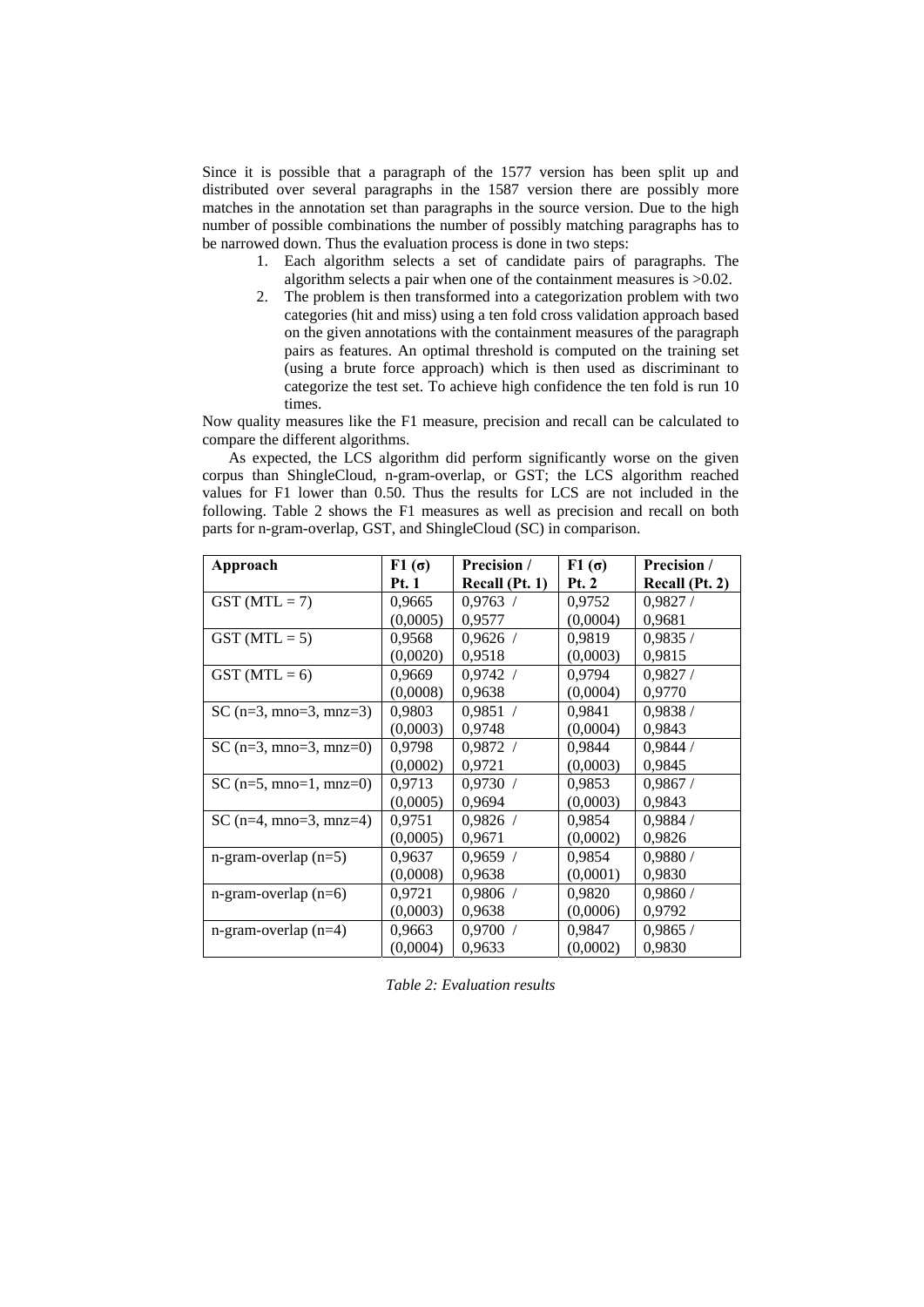The results show, that all of the algorithms perform similarly well on the given corpus with slight advantages for ShingleCloud over n-gram-overlap and GST, specifically on part one. However, as for most true matches (those that were confirmed by a domain expert) the containment measures were quite high – usually above 33% – and the optimal threshold computed during the evaluation was around 5-10%, smaller differences in the containment measures between the algorithms are not reflected in the results. Figure 1 shows a visualization of the evaluation results on both parts of the Chronicles.



*Figure 1: Evaluation Results in Comparison* 

Since ShingleCloud is based on n-gram-overlap it is expected that both perform almost equally well. However, ShingleCloud has several advantages, including the built-in localisation of matches, the small amount of storage it needs and its runtime efficiency in needle-haystack scenarios. As the ShingleCloud approach is very flexible (see Section 3.3) it can easily be adapted to work in different scenarios; it can be fine-tuned to a certain use-case or run with a one-fits-all configuration. The huge disadvantage of GST is its runtime complexity. While ShingleCloud when run over the entire Chronicles is done in less than three hours, GST needs days if not weeks for this task without producing better results.

# **4 Visualisation of Overlap - The TEI Comparator**

There are some approaches that deal with the visualisation of overlap. In [Klerkx, 2006] relations resulting from the reuse of PowerPoint slides are visualised in various ways to show the form and extent of reuse within the ARIADNE repository.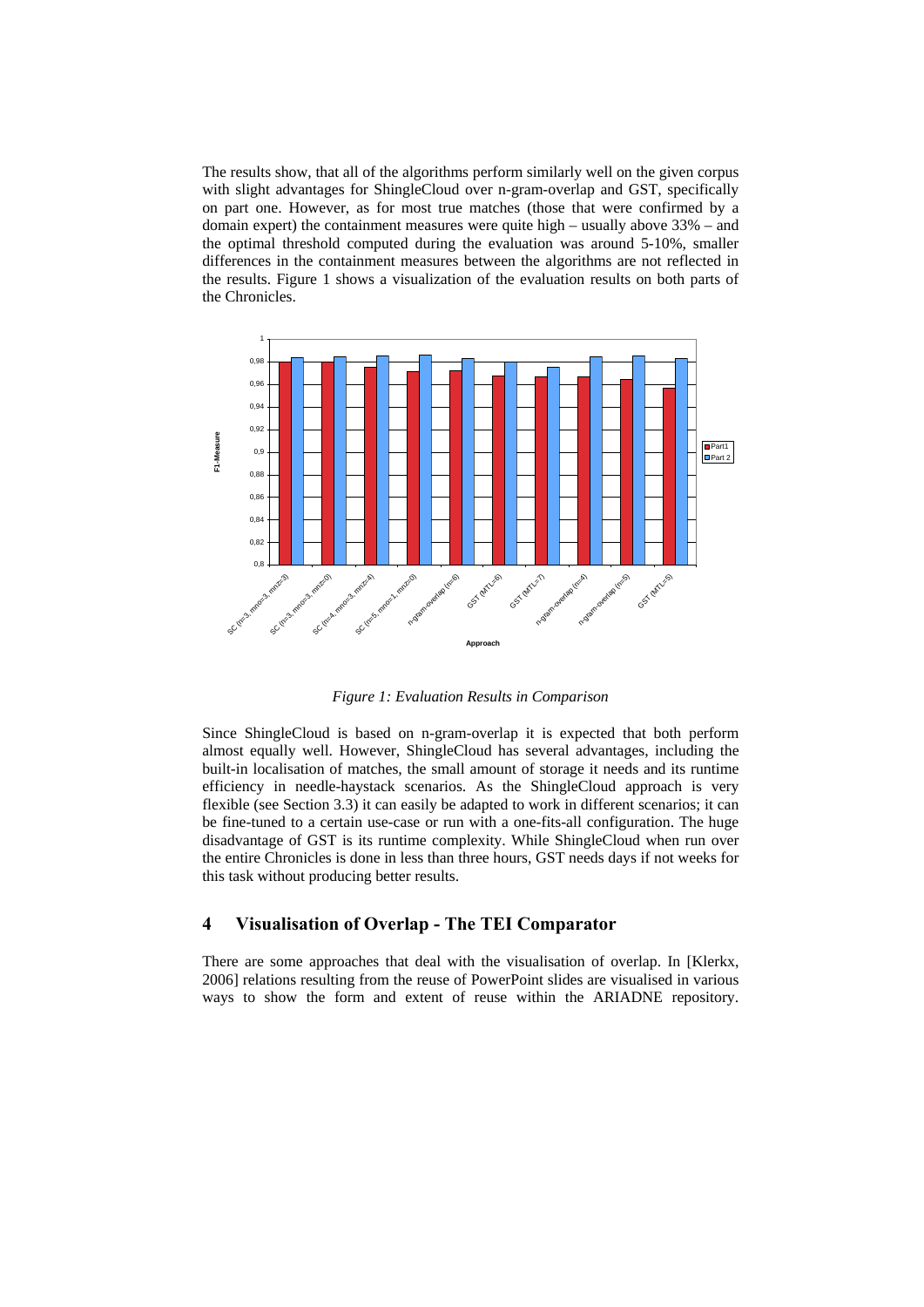Visualisation methods like dotplots or Patterngrams are used in the area of plagiarism detection to determine whether there are overlapping sequences between documents or not [Clough, 2001]. Plagiarism detection tools like docoloc use a rather pragmatic method of visualisation and simply add linked annotations to the overlapping text passages. [Johnson, 1994] uses Hasse diagrams to visualise redundancies in legacy source.

The TEI Comparator is a database backed web application that was originally developed as frontend for the *Holinshed Project* and is designed for the visualisation of overlapping passages in two XML files. It was created to allow domain experts to browse through, revise and annotate the initial matching created by ShingleCloud. It works on items of a paragraph-like granularity and allows detecting of how these have been changed from one document to the next. Two matching items can be linked (i.e. marked as matching) and users can put notes on either items or on links. An initial matching (propositions for matching paragraphs) can be created, as a starting point for a more in depth comparison. In case of the *Holinshed Project* the initial matching achieved an accuracy of more than 90% using an early version of the ShingleCloud algorithm (see Section 3.4).

Figure 1 shows the user interface of the TEI comparator. The user can choose which of the two input documents is seen as source document and can then select a "chapter" from the source document to work on. A table of contents, to select the chapter from is automatically generated from the underlying XML structure. The work unit is then displayed in the left column allowing the user to browse through its paragraphs. For each of the paragraphs, the right hand column shows linked paragraphs in the target document and allows the user to confirm links created by the initial matching process or further refine them (remove matches or search for new matches either with ShingleCloud, via the document's structure or via full text search). The matching portions of two paragraphs can be highlighted.



*Figure 2: The TEI Comparator GUI*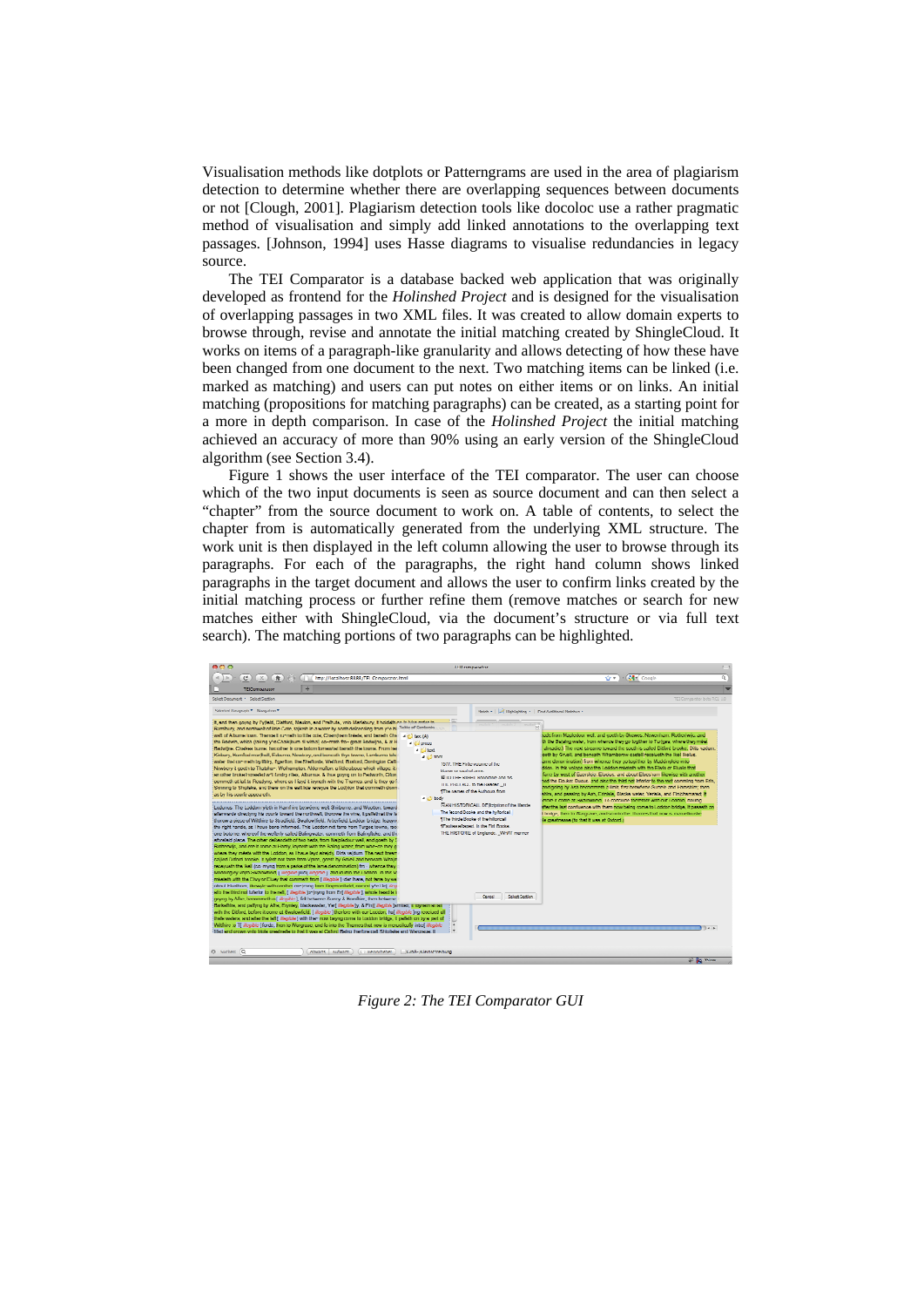The resulting data (matches and notes) can be exported into a TEI-marked-up XML file [TEI, 2010], which can then be further processed with standard XML tools (see for example http://www.english.ox.ac.uk/holinshed/). For documentation and download see [Mittelbach, 2010b].

# **5 Conclusions and Future Work**

In this paper we have proposed an algorithm and tool to support the tracking of information flow. Specifically in the context of historical documents this can help greatly to understand and interpret events and changes in attitudes and the political or religious landscape of those times. The evaluation has shown that the proposed ShingleCloud algorithm is better suited for the task of overlap detection task than state of the art approaches. Evaluations we have done on other corpora have confirmed this experience. Besides its use in the *Holinshed Project* the proposed system can be used in arbitrary scenarios where textual overlap needs to be detected and visualised in an effective and fast manner. Future work in this area might include the adaptation of the tool and algorithm for slightly different use cases like comparison of and search in DNA sequences or functional extensions to the given UI.

# **References**

[Broder, 1997] Broder, A. Z. (1997), On the Resemblance and Containment of Documents, in 'SEQUENCES '97: Proceedings of the Compression and Complexity of Sequences 1997', IEEE Computer Society, Washington, DC, USA, pp. 21.

[Burrows, 2007] Burrows, S.; Tahaghoghi, S. M. M. & Zobel, J. (2007), 'Efficient plagiarism detection for large code repositories', Softw. Pract. Exper. 37(2), 151--175.

[Clough, 2001] Clough, P. (2001). Measuring Text Reuse and Document Derivation. Postgraduate transfer report, Department of Computer Science, University of Sheffield, UK.

[Clough, 2003] Clough, P. (2003), 'Old and new challenges in automatic plagiarism detection', Online: http://ir.shef.ac.uk/cloughie/papers/pas-plagiarism.pdf, (zuletzt abgerufen am 16.11.2009).

[Hamid, 2009] Hamid, O. A.; Behzadi, B.; Christoph, S. & Henzinger, M. (2009), Detecting the origin of text segments efficiently, in 'WWW '09: Proceedings of the 18th international conference on World wide web', ACM, New York, NY, USA, pp. 61--70.

[Holinshed, 2010] Holinshed's Chronicles, Online, http://www.cems.ox.ac.uk/holinshed/

[Jaccard, 1901] Jaccard, P., 'Étude comparative de la distribution florale dans une portion des Alpes et des Jura', Bulletin del la Société Vaudoise des Sciences Naturelles 37, 547--579.

[Johnson, 1994] Johnson, J. H. (1994), Visualizing textual redundancy in legacy source, *in*  'CASCON '94: Proceedings of the 1994 conference of the Centre for Advanced Studies on Collaborative research', IBM Press, , pp. 32.

[Kim, 2009] Kim, J. W.; Candan, K. S. & Tatemura, J. (2009), Efficient Overlap and Content Reuse Detection in Blogs and Online News Articles, *in* '18th International World Wide Web Conference'.